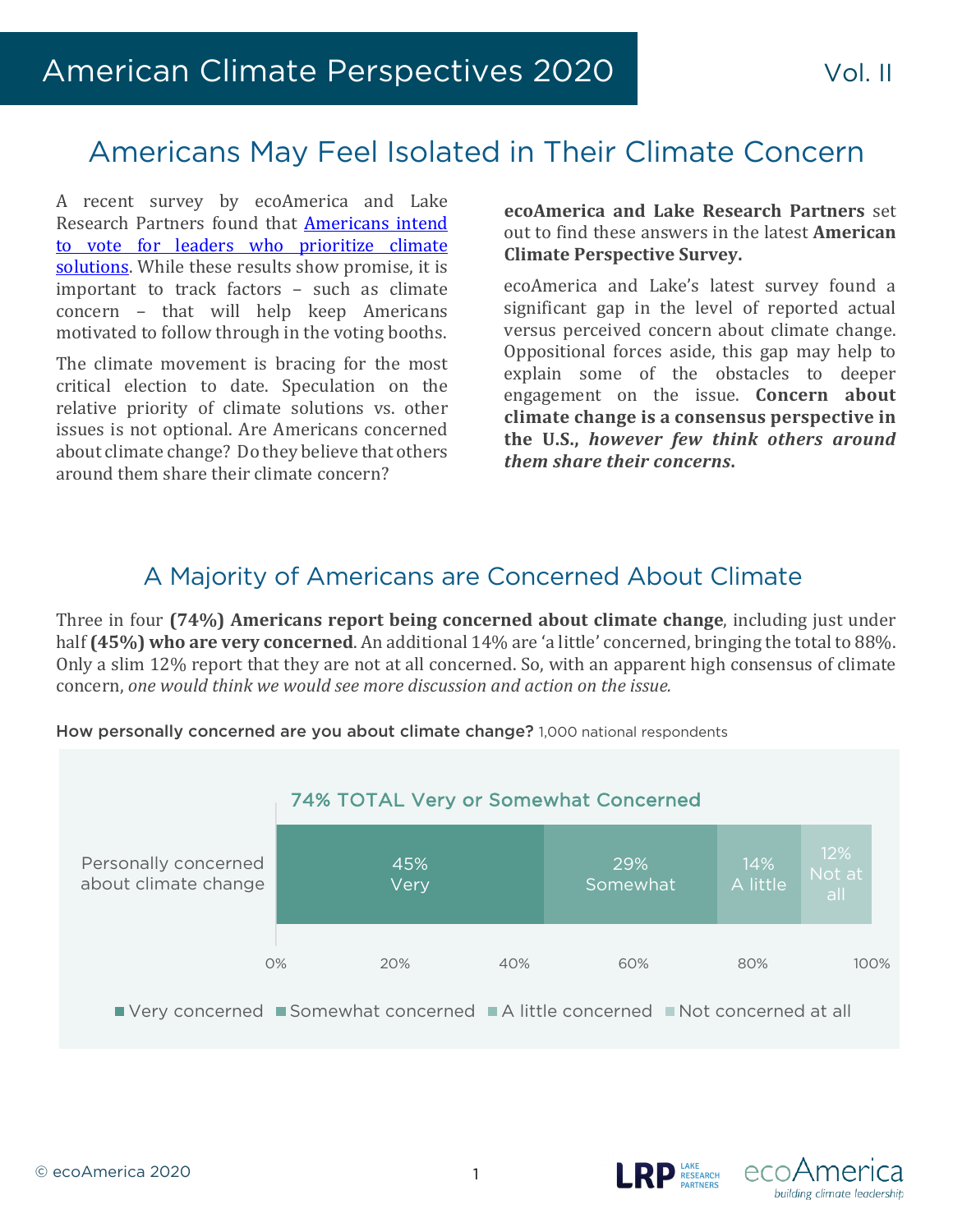## But, Americans Think Few Around Them are Concerned

ecoAmerica and Lake Research finds that although there is a consensus of concern about climate change, Americans believe few others around them are concerned. Only 59% of Americans believe others **around them are concerned about climate change,** 15-points below the actual sentiment of 74%. Analyzing those who are 'very concerned' about climate change: 45% say they are personally very concerned, but only half as many (23%) believe others around them are 'very concerned,' a 22-point difference. Of the meager 12% of Americans who are *not at all concerned* about climate change, 82% of them falsely believe that others around them also lack concern (saying others are a little or not at all concerned), when the opposite is true.

The gap in actual vs. perceived climate concern could be contributing to silence on the issue, and **points to the increasingly urgent need for visible climate leadership and public discourse.** 





**D** LAKE<br>RESEARCH